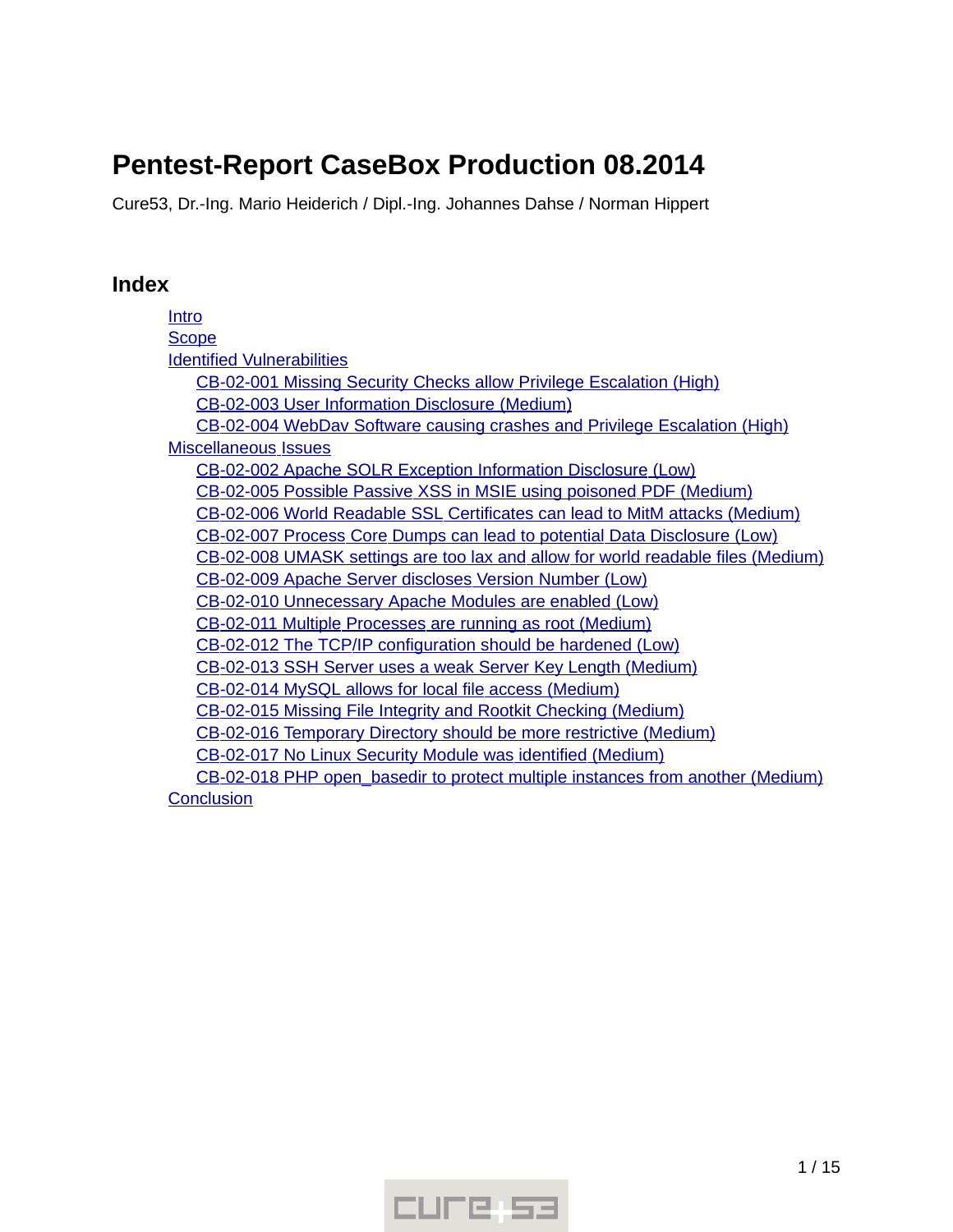## <span id="page-1-0"></span>**Intro**

"Casebox is being developed jointly by HURIDOCS and KETSE.com since 2011. It started as a project to provide a sophisticated case management solution to one NGO, and was subsequently expanded to become a flexible task, document and record management system."

#### From https://www.casebox.org/about/

This penetration test was carried out by two testers of the Cure53 team over the period of two days. Although the test yielded five new vulnerabilities and several weaknesses, none of the findings were considered critical. Importantly, this test is a follow-up to an earlier pentest and source-code audit conducted back in late June and early July this year. The focus of this assignment was to test the security features of a CaseBox instance running on a hardened server, which entails the majority of bugs reported during and after the first test fixed. Any formerly discussed vulnerabilities originating from the first testing phase and remaining unfixed were left out of scope within the framework of this pentest. This applies to, for example, a Flash-XSS in one of the ExtJS modules, which was reported as CB-0[1](#page-1-2)-020 $^{\rm 1}$  in the earlier communication and report.

A follow-up investigation covering the server configuration was performed after this penetration test, involving one Cure53 senior tester for another two days. The purpose was to check the server configuration for flaws and make sure the production instances run on hardened systems. This investigation yielded another twelve weaknesses that should be addressed to further secure the production machine.

# <span id="page-1-1"></span>**Scope**

- **CaseBox Production Server**
	- o https://swissdata.io/demo/
	- rmack: casebox
- **SSH Access**



<span id="page-1-2"></span><sup>&</sup>lt;sup>1</sup> https://swissdata.io/demo/libx/ext/resources/charts.swf?YUISwfId=alert%281%29&YUIBridgeCallback=eval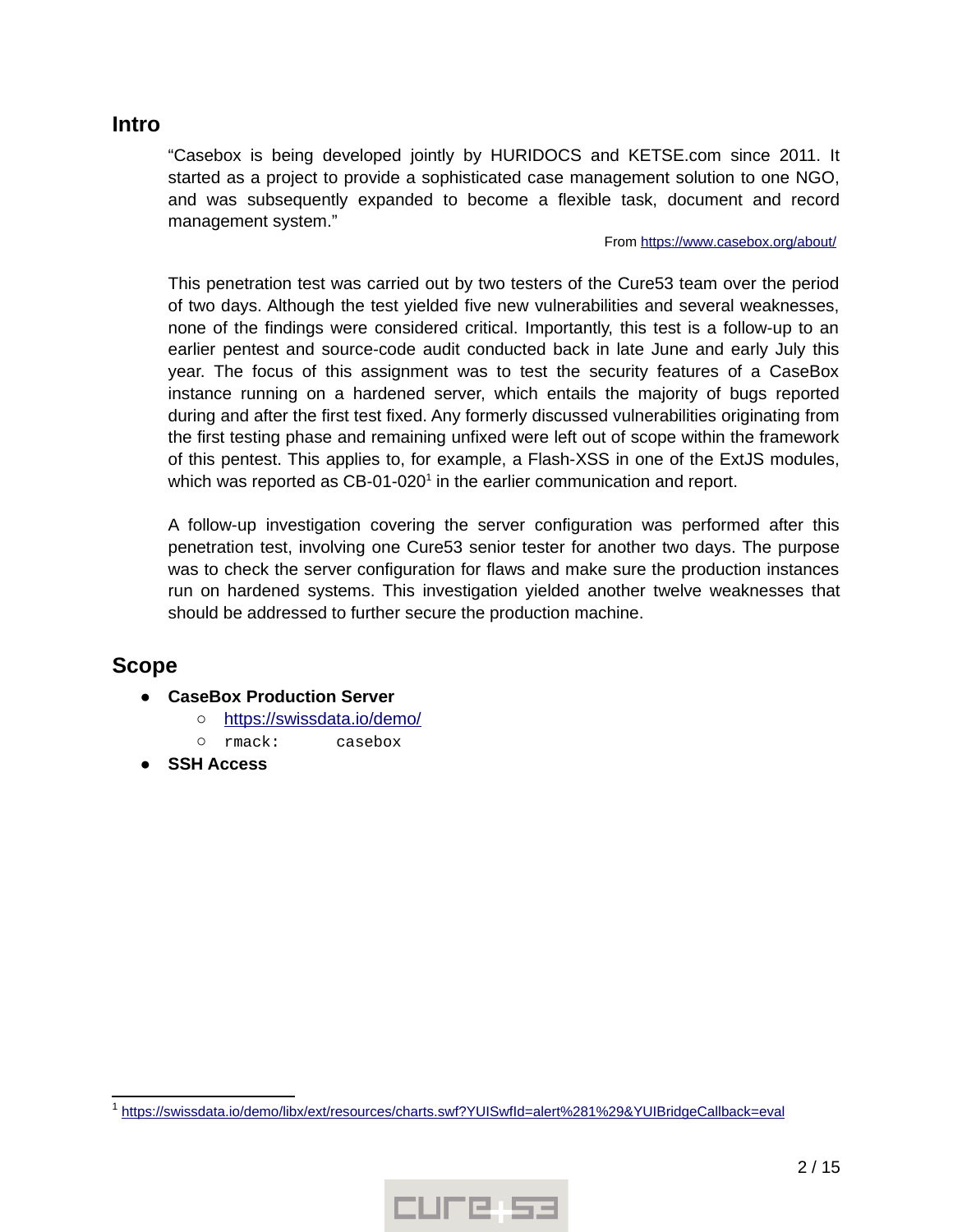# <span id="page-2-1"></span>**Identified Vulnerabilities**

The following sections list both vulnerabilities and implementation issues spotted during the testing period. Note that findings are listed in a chronological order rather than by their degree of severity and impact, which is simply given in brackets following the title heading for each vulnerability. Each vulnerability is additionally given a unique identifier for the purpose of facilitating future follow-up correspondence.

<span id="page-2-0"></span>**CB-02-001 Missing Security Checks allow Privilege Escalation** *(High)*

A missing security check in CaseBox allows for a privilege escalation attack. Several methods of the *CB\Browser* class are exposed by the router API. When modifying items, they fail to verify the access privileges of the current user. This can lead to arbitrary item modifications or item information disclosures. For example, the *takeOwnership()* method sets both the owner ID (*oid*) and the user ID (*uid*) of any item in the tree to the current user's ID. Consequently, a malicious user may take ownership of the item with id *25413* by sending the following request:

```
POST /demo/remote/router.php HTTP/1.1
Host: swissdata.io
X-Requested-With: XMLHttpRequest
{"action":"CB_Browser","method":"takeOwnership","data":
[["25413"]],"type":"rpc","tid":14}
```
The targeted item's id can be either obtained from the web interface or brute-forced. Once the oid and uid of this item are changed to the current user's ID, other methods that actually do check for the access privileges can be (ab)used.

Furthermore, the following methods can be accessed from the router API and are suspected to be vulnerable due to the missing security checks. They all allow specifying a target object's *id* or *pid*, even though the security permissions of a given object are not validated with the current user's ID.

| Class          | Method             | <b>Impact</b>                                |
|----------------|--------------------|----------------------------------------------|
| CB Browser     | saveFile           | write a file to another users' secret folder |
| CB Browser     | uploadNewVersion   | write a file to another users' secret folder |
| CB Browser     | toggleFavorite     | TBD                                          |
| CB Browser     | qetObjectsForField | leak meta-information on secret objects      |
| CB Browser     | subscribe          | none (feature currently not in use)          |
| CB BrowserView | qetChildren        | leak names of secret paths                   |

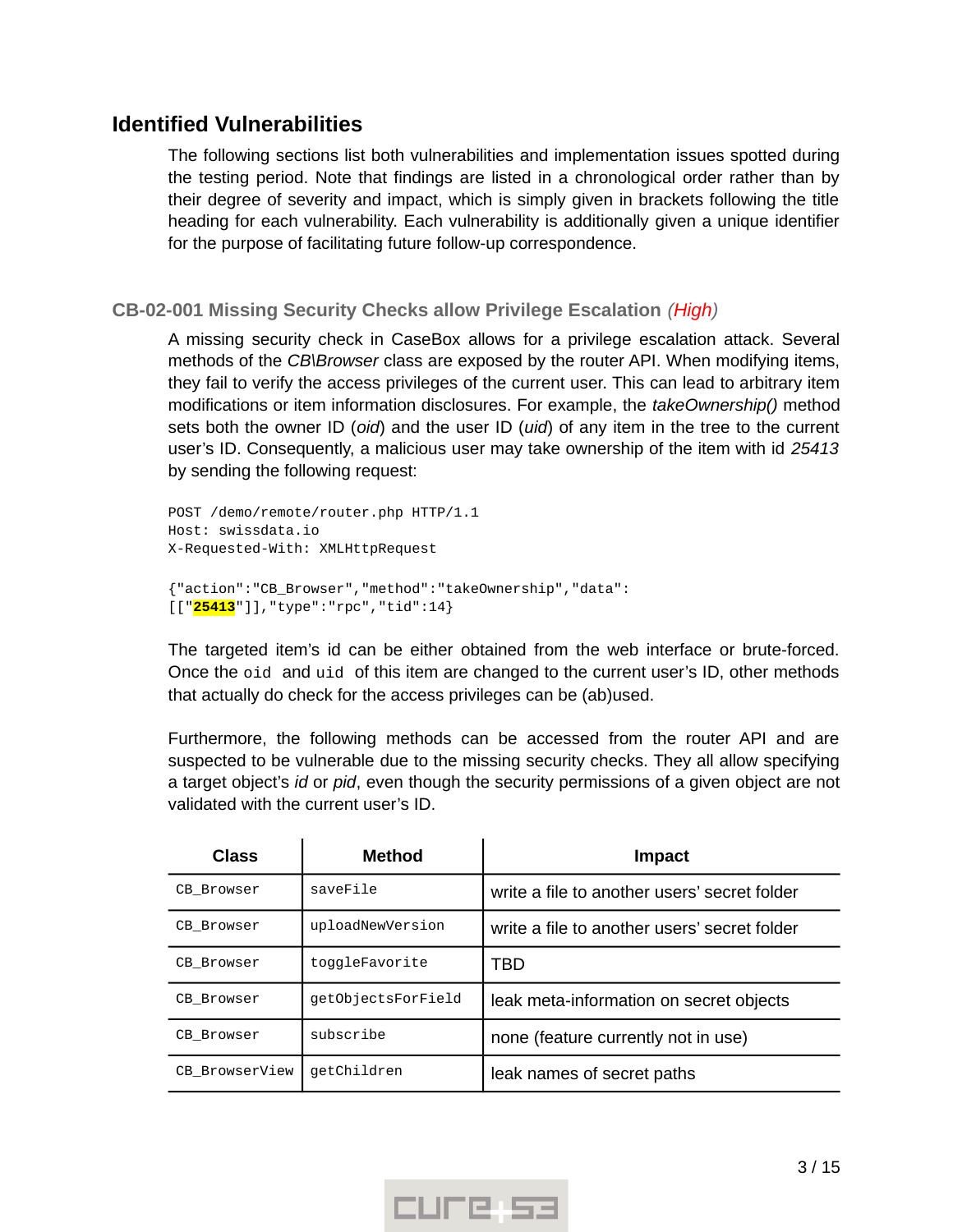| CB_Objects | getPluginsData | leak meta-information on secret objects   |
|------------|----------------|-------------------------------------------|
| CB_Objects | addComment     | add comments to secret objects (Figure 1) |



*Fig. 1: Cecil Torres commented on Erik Norman's private homefolder and uploaded a file fake\_report.html into his homefolder.*

It is important to keep in mind that other methods might be equally vulnerable. Therefore, all accessible methods should be checked for proper privilege validation regarding the current session user's ID. It is further recommended to address the general topic of  $\mathsf{CSRF}^2$  $\mathsf{CSRF}^2$  to facilitate mitigation of alike attacks triggered via social engineering.

## <span id="page-3-0"></span>**CB-02-003 User Information Disclosure** *(Medium)*

Another privilege escalation issue spotted during the pentest allows attackers to illegitimately gain admin access to the CaseBox application by disclosing information and using it for brute-forcing / guessing passwords connected to the leaked usernames. The reason for this can be traced to the privilege model that CaseBox employs for certain classes and methods. More specifically, two methods of the *CB\Security* class are not limited to administrators. They can be accessed directly by any user without the privileges to obtain the lists of all user groups (*searchUserGroups*) and all active users (*getActiveUsers*):



<span id="page-3-1"></span><sup>&</sup>lt;sup>2</sup> http://en.wikipedia.org/wiki/Cross-site\_request\_forgery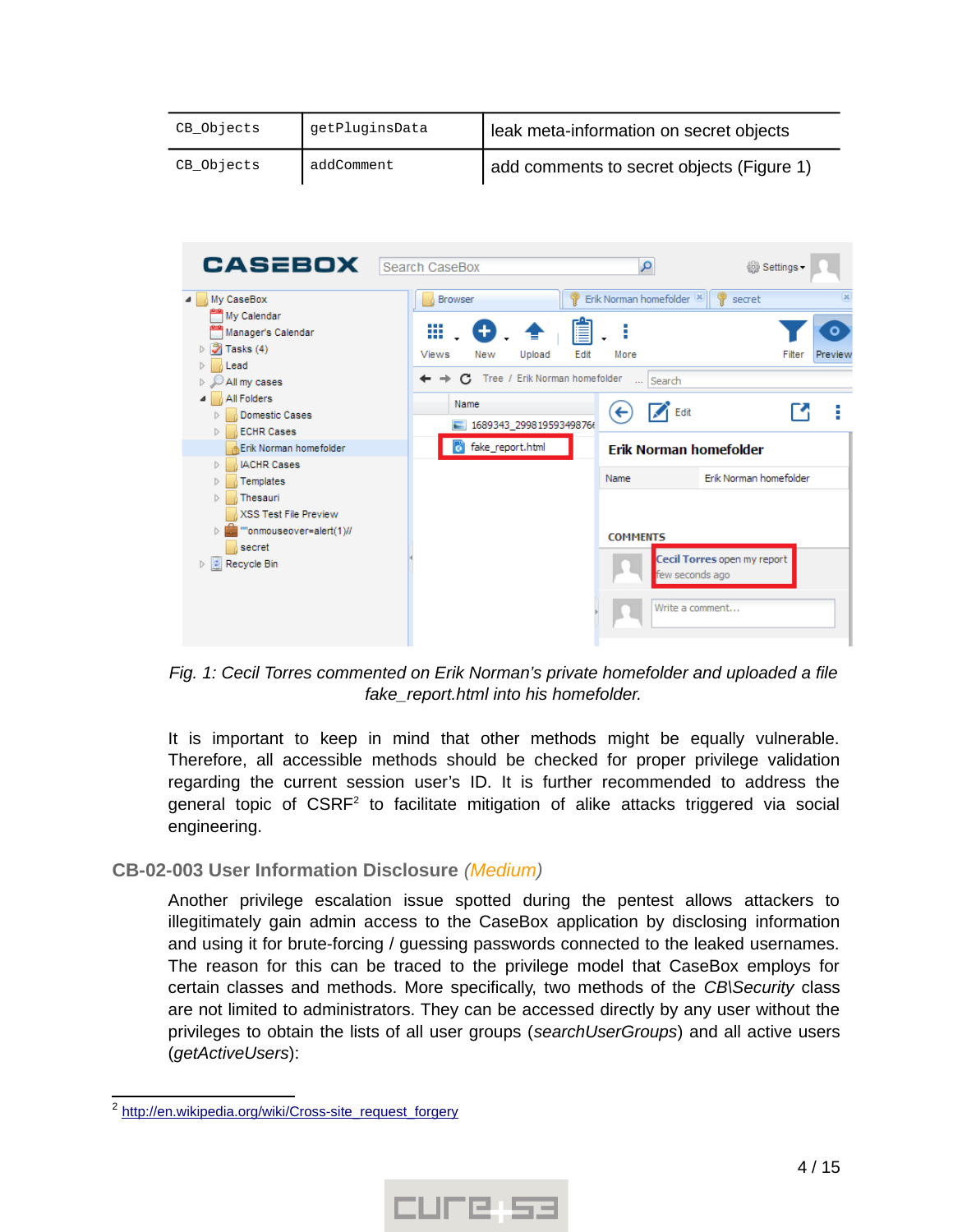```
{"action":"CB_Security","method":"getActiveUsers","data":[[]],
      "type":"rpc","tid":14}
{"action":"CB_Security","method":"searchUserGroups","data":[[]],
      "type":"rpc","tid":14}
```
To illustrate, the following list of user groups and active users (highlighted) could be extracted from the *swissdata.io* server:

{"id":"235","name":"Administrators","system":"0","enabled":"1","iconCls":"icon-users"}, {"id":"236","name":"Managers","system":"0","enabled":"1","iconCls":"icon-users"}, {"id":"246","name":"Buenos Aires","system":"0","enabled":"1","iconCls":"icon-users"}, {"id":"234","name":"Everyone","system":"1","enabled":"1","iconCls":"icon-users"}, {"id":"249","name":"Lima","system":"0","enabled":"1","iconCls":"icon-users"}, {"id":"245","name":"London","system":"0","enabled":"1","iconCls":"icon-users"}, {"id":"242","name":"Moscow","system":"0","enabled":"1","iconCls":"icon-users"}, {"id":"243","name":"New York","system":"0","enabled":"1","iconCls":"icon-users"}, {"id":"244","name":"Paris","system":"0","enabled":"1","iconCls":"icon-users"}, {"id":"248","name":"San Francisco","system":"0","enabled":"1","iconCls":"icon-users"}, {"id":"233","name":"SYSTEM","system":"1","enabled":"1","iconCls":"icon-users"}, {"id":"247","name":"Tokyo","system":"0","enabled":"1","iconCls":"icon-users"}, {"id":"238","name":"Users","system":"0","enabled":"1","iconCls":"icon-users"}, {"id":"270","name":"Cecil Torres","system":"0","enabled":"1","iconCls":"icon-user-"}, {"id":"240","name":"Erik Norman","system":"0","enabled":"1","iconCls":"icon-user-m"}, {"id":"267","name":"Lorraine Adkins","system":"0","enabled":"1","iconCls":"icon-user-"}, {"id":"268","name":"Marc Crawford","system":"0","enabled":"1","iconCls":"icon-user-"}, {"id":"269","name":"test" test"","system":"0","enabled":"1","iconCls":"icon-user-"}, {"id":"1","name":"Administrator","system":"0","enabled":"1","iconCls":"icon-user-m"}, {"id":"266","name":"Robin Stone","system":"0","enabled":"1","iconCls":"icon-user-"}

Based on this information, one can discover credentials of additional users, demonstrating a possible risk stemming from this information leakage:

ctorres:casebox mcrawford:casebox **enorman:casebox** (a website Administrator)

Moreover, it is possible to abuse the *searchUserGroups* method to extract all email addresses of the users. The *query* field of the *data* parameter is embedded in the SQL query, namely in the WHERE clause, which is used for querying the *user\_groups* table. The *searchField* column includes the email address of the user.

# *CB/Security.php,* line 139

 \$where[] = 'searchField like \$1';  $\text{sparams}$  = ' %'.trim(\$p['query']).'%';

The SQL operator in use is LIKE, and, as it allows wildcard characters (such as \_ and %), email addresses can be enumerated character by character:

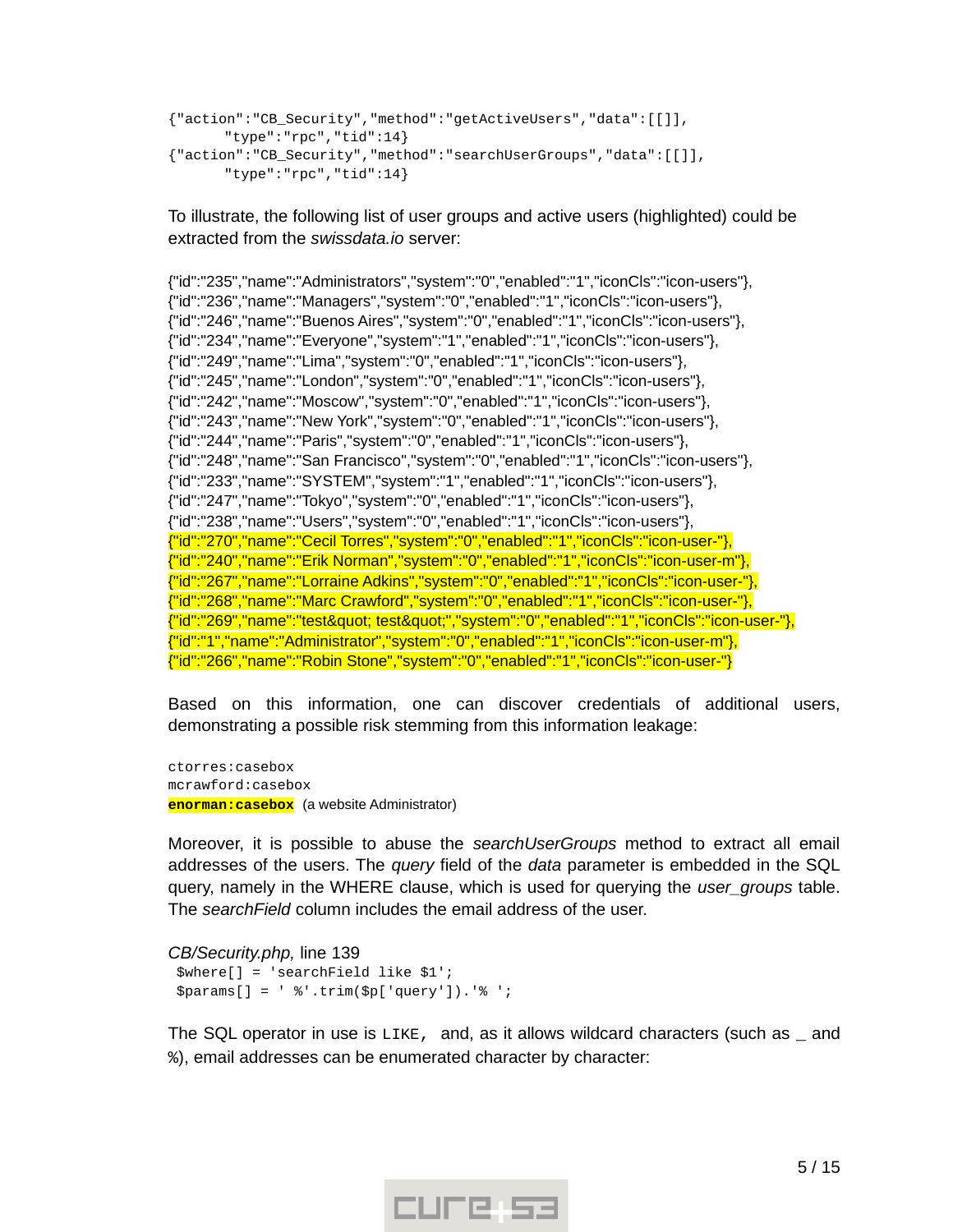{"action":"CB\_Security","method":"searchUserGroups","data":[{"query":"**da %@**"}],"type":"rpc","tid":16} // result shown, email with string *da* exists {"action":"CB\_Security","method":"searchUserGroups","data":[{"query":"**db %@**"}],"type":"rpc","tid":16} // no result, email with string *db* does not exist

<span id="page-5-0"></span>**CB-02-004 WebDav Software causing crashes and Privilege Escalation** *(High)*

At present, users can directly edit documents with WebDAV. Regrettably, the software is flawed and full of bugs, and as such must be considered a security risk. In its current state, the tool crashes every time that a user wishes to edit an ODT document (LibreOffice<sup>[3](#page-5-1)</sup>). It appears that, once installed, the software does not discover the binary. Thus, it attempts to run an executable that is not present and thereby denies service by crashing. It is assumed that this crash is exploitable on older versions of Windows. The stack trace looks as follows:

0:000> .ecxr **eax=00000000 ebx=0013efbc ecx=00000000 edx=00000033 esi=00243088 edi=00000000 eip=006007a0 esp=0013ee64 ebp=0013eec0 iopl=0 nv up ei ng nz ac pe cy cs=001b ss=0023 ds=0023 es=0023 fs=003b gs=0000 efl=00010297 006007a0 8b01 mov eax,dword ptr [ecx] ds:0023:00000000=????????**  0:000> !exploitable -v HostMachine\HostUser Executing Processor Architecture is x86 Debuggee is in User Mode Debuggee is a user mode small dump file Event Type: Exception Exception Faulting Address: 0x0 Second Chance Exception Type: STATUS\_ACCESS\_VIOLATION (0xC0000005) Exception Sub-Type: Read Access Violation Faulting Instruction:006007a0 mov eax,dword ptr [ecx] Basic Block: 006007a0 mov eax,dword ptr [ecx] Tainted Input Operands: ecx 006007a2 call dword ptr [eax+28h] Tainted Input Operands: eax, ecx Exception Hash (Major/Minor): 0x57181662.0x4a6c0f06 Stack Trace: Unknown Unknown mscorwks!CallDescrWorker+0x33 mscorwks!CallDescrWorkerWithHandler+0xa3 mscorwks!MethodDesc::CallDescr+0x19c mscorwks!MethodDesc::CallTargetWorker+0x1f mscorwks!MethodDescCallSite::Call\_RetArgSlot+0x1a mscorwks!ClassLoader::RunMain+0x223 mscorwks!Assembly::ExecuteMainMethod+0xa6 mscorwks!SystemDomain::ExecuteMainMethod+0x45e



<span id="page-5-1"></span><sup>&</sup>lt;sup>3</sup> http://www.libreoffice.org/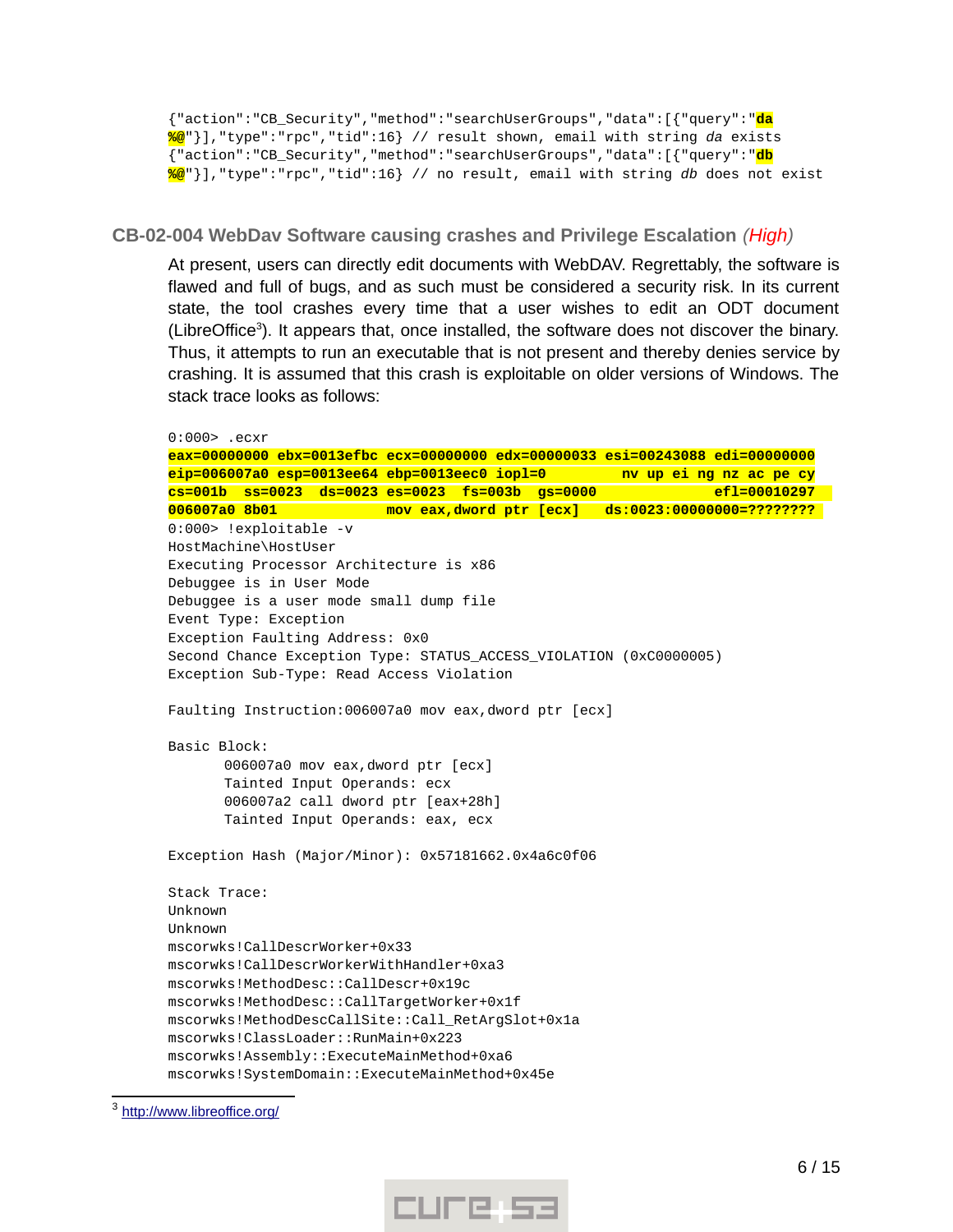mscorwks!ExecuteEXE+0x59 mscorwks!\_CorExeMain+0x15c mscoreei!\_CorExeMain+0x10a mscoree!ShellShim\_\_CorExeMain+0x99 mscoree! CorExeMain Exported+0x8 kernel32!BaseThreadInitThunk+0xe ntdll!\_\_RtlUserThreadStart+0x70 ntdll!\_RtlUserThreadStart+0x1b Instruction Address: 0x00000000006007a0

Description: Data from Faulting Address controls Code Flow Short Description: TaintedDataControlsCodeFlow **Exploitability Classification: PROBABLY\_EXPLOITABLE**

Recommended Bug Title: Probably Exploitable - Data from Faulting Address controls Code Flow starting at Unknown Symbol @ 0x00000000006007a0 called from mscorwks!CallDescrWorker+0x0000000000000033 (Hash=0x57181662.0x4a6c0f06)

The data from the faulting address is later used as the target for a branch.

Further, the tool attempts to convince users to adopt bad practices for installation purposes. While it requires an administrative user during installation, it does not provide a cleanly documented routine for deinstalling and ultimately performs registry changes that are undocumented. They also allow any other website in any other browser to arbitrarily launch URIs with the use of the "cbdav" scheme. Eventually, any website can now provoke the crash by simply executing the following simple JavaScript code:

```
<script>location='cbdav:.odt'</script>
```
This is not only a security risk but it also crucially allows other websites to remotely find out whether the targeted user has the tool installed. A user would be instantly known to be using CaseBox with WebDav functionality. The latter unnecessarily extends the attack surface, making it desirable to either re-work the tool entirely to enhance its security-relevant robustness and reliability, or, alternatively, remove it from the website completely.

**Note:** Given the time constraint, only the Windows-based version was checked. A security test for the OSX version was not performed.

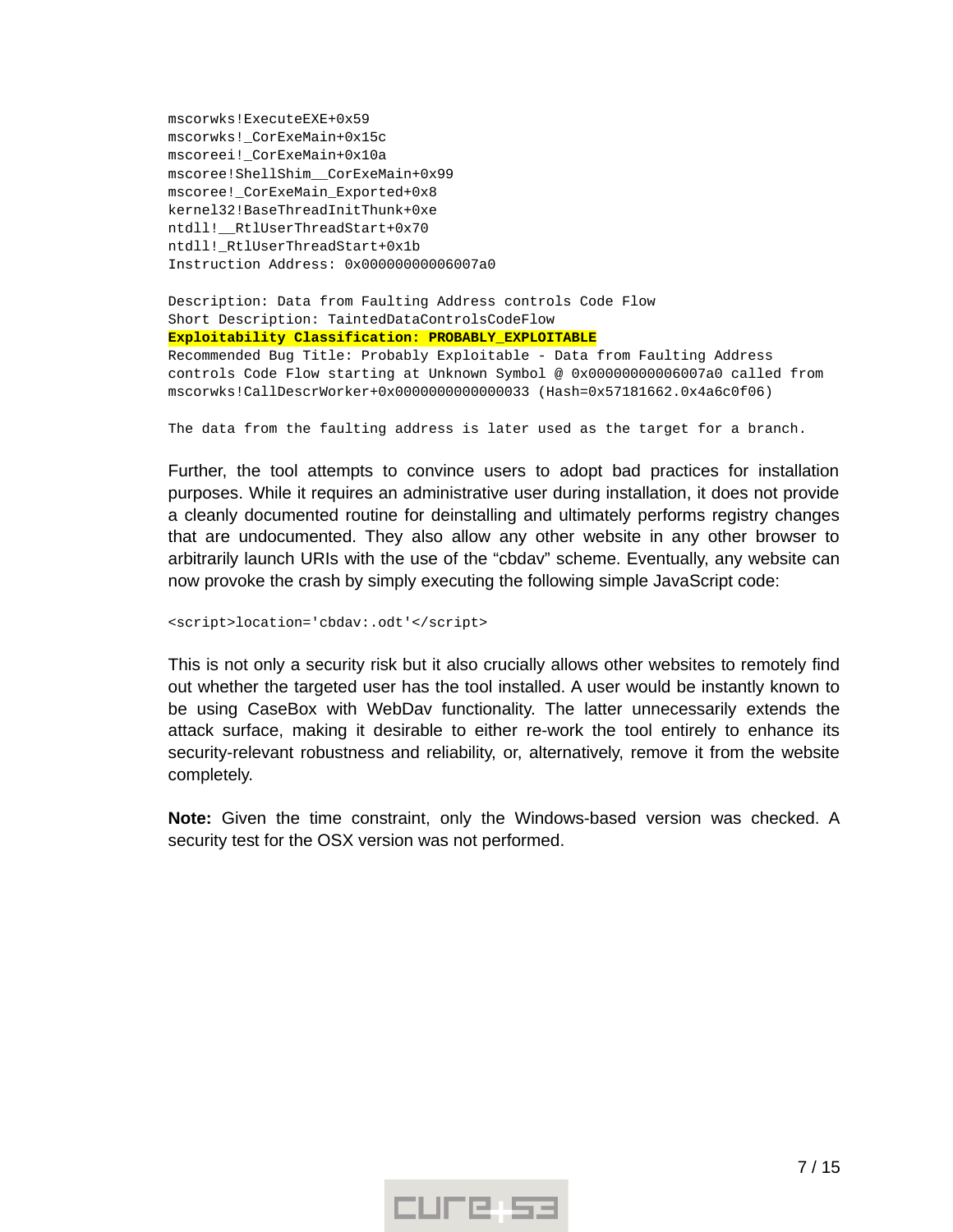# <span id="page-7-2"></span>**Miscellaneous Issues**

This section covers those noteworthy findings that did not lead to an exploit but might aid attackers in achieving their malicious goals in the future. Most of these results are vulnerable code snippets that did not provide an easy way to be called. Conclusively, while a vulnerability is present, an exploit might not always be possible.

<span id="page-7-1"></span>**CB-02-002 Apache SOLR Exception Information Disclosure** *(Low)*

The reported Apache SOLR injection (CB-01-012) seems to be fixed, however, it is still possible to trigger a SOLR exception that outputs a stack trace. If the *dateStart* parameter is set but there is no *dateEnd* parameter, the SOLR query fails.

```
POST /demo/remote/router.php HTTP/1.1
Host: swissdata.io
X-Requested-With: XMLHttpRequest
{"action":"CB_Browser","method":"getObjectsForField","data":
[{"sort":"name","dir":"[","path":"/","source":"tree","renderer":"listObjIcons","
autoLoad":true,"scope":24265,"value":24274,"multiValued":true,"editor":"form","d
ateStart":"a"}],"type":"rpc","tid":82}
```
The stack trace reveals path names and function names. Therefore, it should not be echoed to the user in the production mode.

## <span id="page-7-0"></span>**CB-02-005 Possible Passive XSS in MSIE using poisoned PDF** *(Medium)*

CaseBox allows a user to upload PDF files which may later be available for download or displayed in preview for other users. The preview feature uses an HTML <object> element to simply embed the loaded PDF in the CaseBox HTML, with the PDF file residing on the same domain as the application. The feature works well on Chrome but appears broken on Firefox and MSIE. Rather than the actual PDF file, the string "PDF" is being displayed. This is considered a bug and needs to be fixed.

Once the bug is fixed, however, a security problem in Acrobat Reader 10 (and some newer versions) will turn this feature into a passive XSS vulnerability for the user employing MSIE. A PDF can contain links and these links can point to JavaScript URIs. Upon being clicked, those will be blocked by Acrobat Reader and a user will be shown a security notification. Conversely, if an attacker uses a VBScript URI (vbscript: alert(1))<sup>[4](#page-7-3)</sup>, the Reader will happily delegate the request to the browser and execute the VBScript in the context of the embedding domain.

It is recommended to disallow a direct embedding of the user-controlled PDFs. A library, such as the *PDF.js,* should be used instead for rendering the PDF and displaying it safely<sup>[5](#page-7-4)</sup>. The current framework of embedding PDFs directly delegates the security responsibility to the installed reader software which, given the track record of these tools,



<span id="page-7-3"></span><sup>&</sup>lt;sup>4</sup> http://msdn.microsoft.com/en-us/library/t0aew7h6%28v=vs.84%29.aspx

<span id="page-7-4"></span><sup>&</sup>lt;sup>5</sup> http://mozilla.github.io/pdf.js/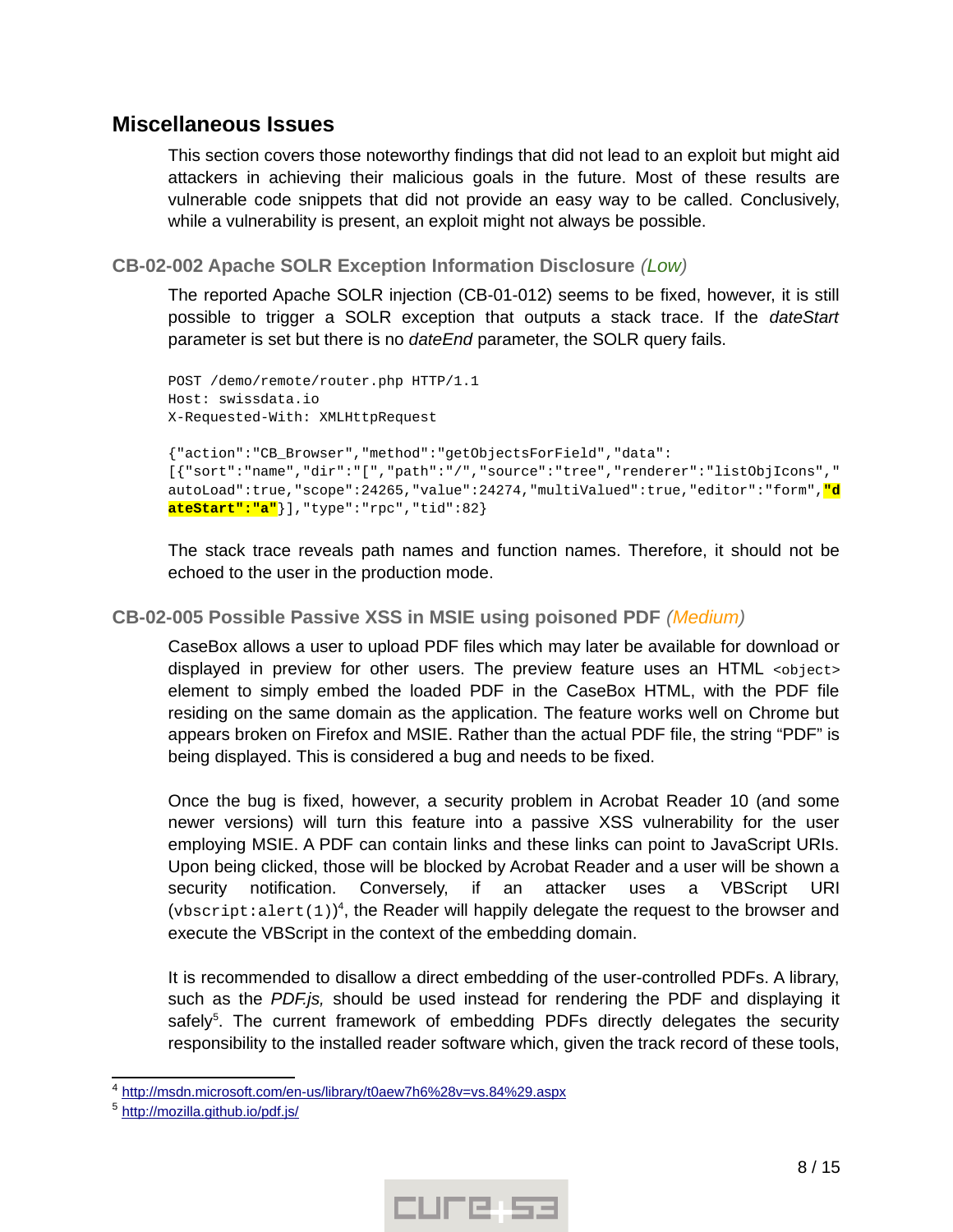is not recommended. In addition, it should be considered to store uploads on a different domain, in attempts to having the SOP as an aid against passive and active XSS attacks stemming from the uploaded active files. Note that ZIP files, among others, will be considered first-class citizens soon $^6$  $^6$  for the fact that they will introduce XSS attacks from their compressed contents.

Note that under current conditions, a Firefox-only JAR-XSS attack *cannot* be successfully performed here. This is due to the fact that the download script is sending proper Content-Disposition headers, making the script safe against this particular variation:

<iframe src="jar:https://swissdata.io/demo/download.php?id=25306!/test.html"> </iframe>

<span id="page-8-1"></span>**CB-02-006 World Readable SSL Certificates can lead to MitM attacks** *(Medium)*

It was found that the swissdata.io SSL certificates are world readable. They can therefore be read by each and every user and process of the system. Furthermore the PHP *open\_basedir* restriction is set to /var/www/casebox, which could allow an attacker to extract those certificates with an LFI/RCE/SQLi vulnerability. More than one issue of this kind was already found in the first audit (see e.g. CB-01-001, CB-01-013), meaning that this a plausible attack scenario.

-rw-r--r-- 1 www-data www-data 944 Aug 5 19:38 casebox.crt -rw-r--r-- 1 www-data www-data 696 Aug 5 19:38 casebox.csr -rw-r--r-- 1 www-data www-data 887 Aug 5 19:38 casebox.key -rw-r--r-- 1 www-data www-data 963 Aug 5 19:38 casebox.pem -rw-r--r-- 1 www-data www-data 1.8K Aug 5 20:12 swissdata.io.crt -rw-r--r-- 1 www-data www-data 1.7K Aug 5 20:07 swissdata.io.key

The SSL certificates should not only be moved from the upper webroot to a secure location like /etc/ssl/private, but permissions need be set to be at least "640".

## <span id="page-8-0"></span>**CB-02-007 Process Core Dumps can lead to potential Data Disclosure** *(Low)*

Core dumps are not properly configured on the system. A memory image taken at the time when the operating system terminates an application is included in the core dump. As it stands, the memory image can contain sensitive data and is generally useful solely for the developers who are trying to debug problems. To disable core dumps for all users, the following line should be added to the following file:

/etc/security/limits.conf: \* hard core 0



<span id="page-8-2"></span><sup>&</sup>lt;sup>6</sup> http://wiki.whatwg.org/wiki/Zip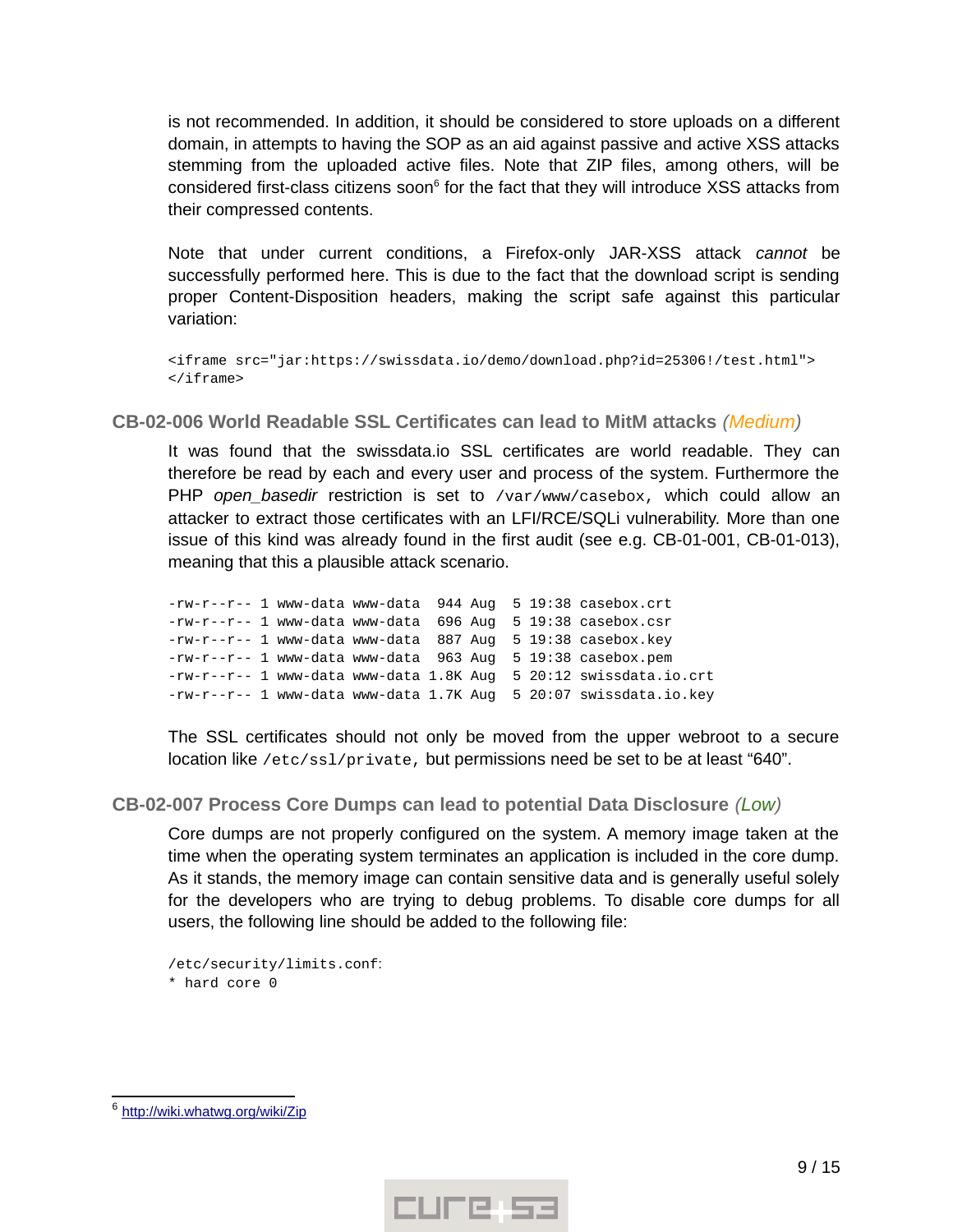#### <span id="page-9-3"></span>**CB-02-008 UMASK settings are too lax and allow for world readable files** *(Medium)*

A *umask* setting of 022 was discovered to be in use. This setting generates world readable files per default and is considered bad practice, leading to problems like [CB-](#page-8-1)[02-006.](#page-8-1)

A umask setting of at least 027 should be the system's default. To accomplish this, two files have to be modified:

```
/etc/login.defs:
UMASK 027
/etc/pam.d/common-session:
session optional pam_umask.so
```
<span id="page-9-2"></span>**CB-02-009 Apache Server discloses Version Number** *(Low)*

The Apache web server is configured to include its version number in the HTTP response headers. Although it is not a vulnerability in itself, this does provide an attacker with additional information, possibly valuable for subsequent searches for known vulnerabilities.

The following entry should be changed:

/etc/apache2/conf.d/security ServerTokens Prod

<span id="page-9-1"></span>**CB-02-010 Unnecessary Apache Modules are enabled** *(Low)*

Certain Apache modules should be disabled, pending their verification as dispensable. The fact that they are known to cause problems if not properly configured or used should lead to their removal:

mod\_status mod\_cgid mod\_autoindex

<span id="page-9-0"></span>**CB-02-011 Multiple Processes are running as root** *(Medium)*

Multiple processes have been identified as running with the super-user privileges. This is considered bad practice and can lead to a full system compromise if an attacker is able to exploit a vulnerability or misconfiguration in those programs.

The following processes should be initiated under an unprivileged user:

/usr/lib/libreoffice/program/soffice.bin java -Dsolr.solr.home=multicore -jar start.jar

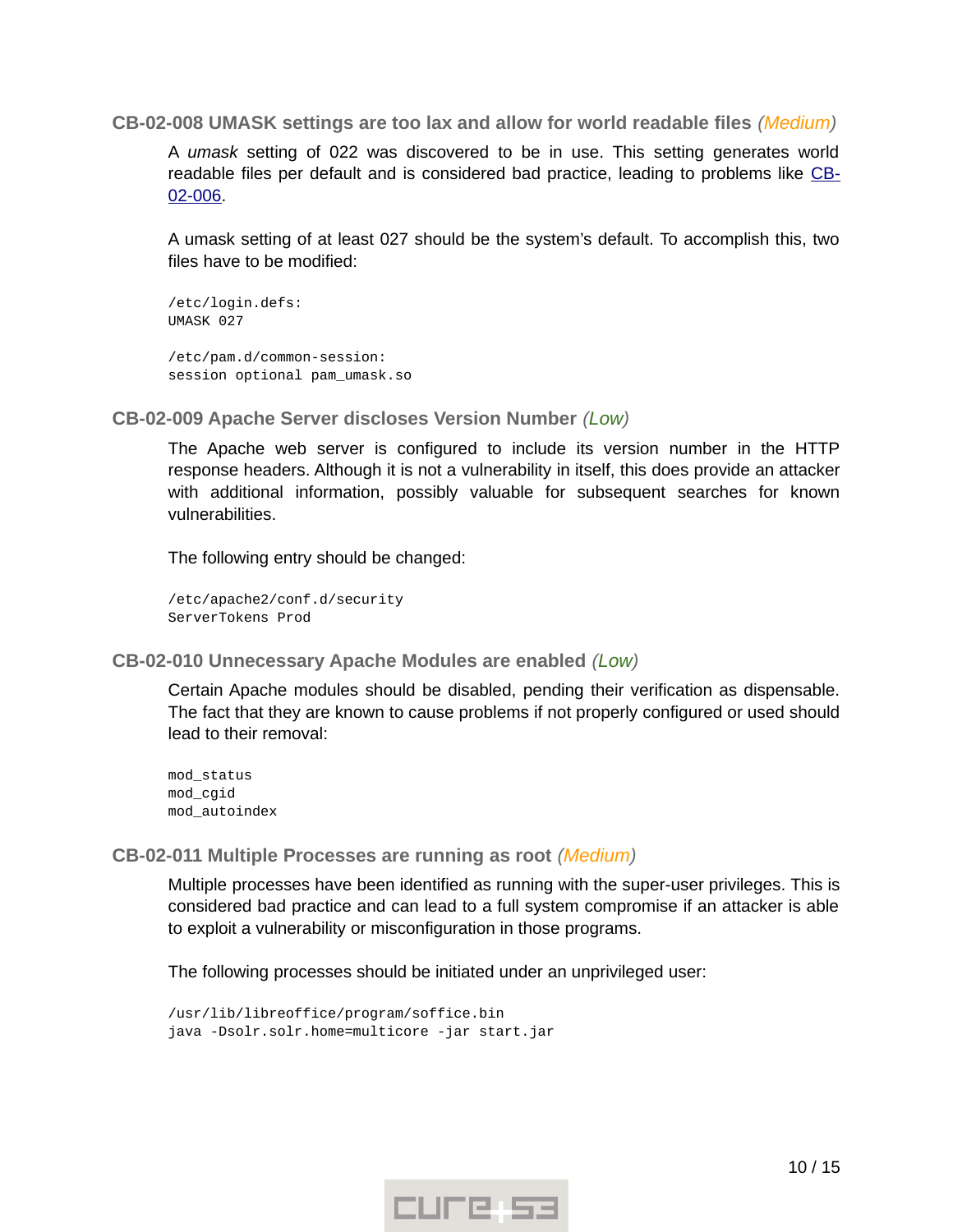#### <span id="page-10-1"></span>**CB-02-012 The TCP/IP configuration should be hardened** *(Low)*

Multiple best practice settings are not met within a standard linux installation. The following settings should be added to /etc/sysctl.conf:

```
net.ipv4.icmp_echo_ignore_broadcasts=1
net.ipv4.conf.default.accept_redirects=0
net.ipv4.conf.all.accept_redirects=0
net.ipv4.conf.default.send_redirects=0
net.ipv4.conf.all.send_redirects=0
net.ipv4.conf.all.secure_redirects = 0 
net.ipv4.conf.default.secure_redirects = 0 
net.ipv4.conf.all.accept_source_route=0
net.ipv4.conf.default.accept_source_route=0
net.ipv4.conf.all.forwarding=0
net.ipv4.conf.default.forwarding=0
net.ipv4.conf.all.mc_forwarding=0
net.ipv4.conf.default.mc_forwarding=0
net.ipv4.conf.all.rp_filter=1
net.ipv4.conf.default.rp_filter=1
net.ipv4.conf.all.log_martians=1
net.ipv4.conf.default.log_martians=1
net.ipv4.tcp_max_syn_backlog=1280
net.ipv4.tcp_syncookies=1
# disable ipv6 as it is not used on this system
```

```
net.ipv6.conf.all.disable_ipv6 = 1
net.ipv6.conf.default.disable_ipv6 = 1
net.ipv6.conf.lo.disable_ipv6 = 1
net.ipv6.conf.eth0.disable_ipv6 = 1
```
Keep in mind that one has to run the command "sysct1  $-p$ " upon introducing new settings for the changes to be effective.

#### <span id="page-10-0"></span>**CB-02-013 SSH Server uses a weak Server Key Length** *(Medium)*

The SSH Server is configured to use a key length of only 768 Bits. This is considered too short for ensuring the operations that are cryptographically-secure.

In order to address this, change the following line in /etc/ssh/sshd\_config:

ServerKeyBits 4096

Afterwards, one has to run the following commands to regenerate the SSH server keys:

/bin/rm -v /etc/ssh/ssh\_host\_\* dpkg-reconfigure openssh-server

One should consider adding the following settings to the SSH Server configuration:

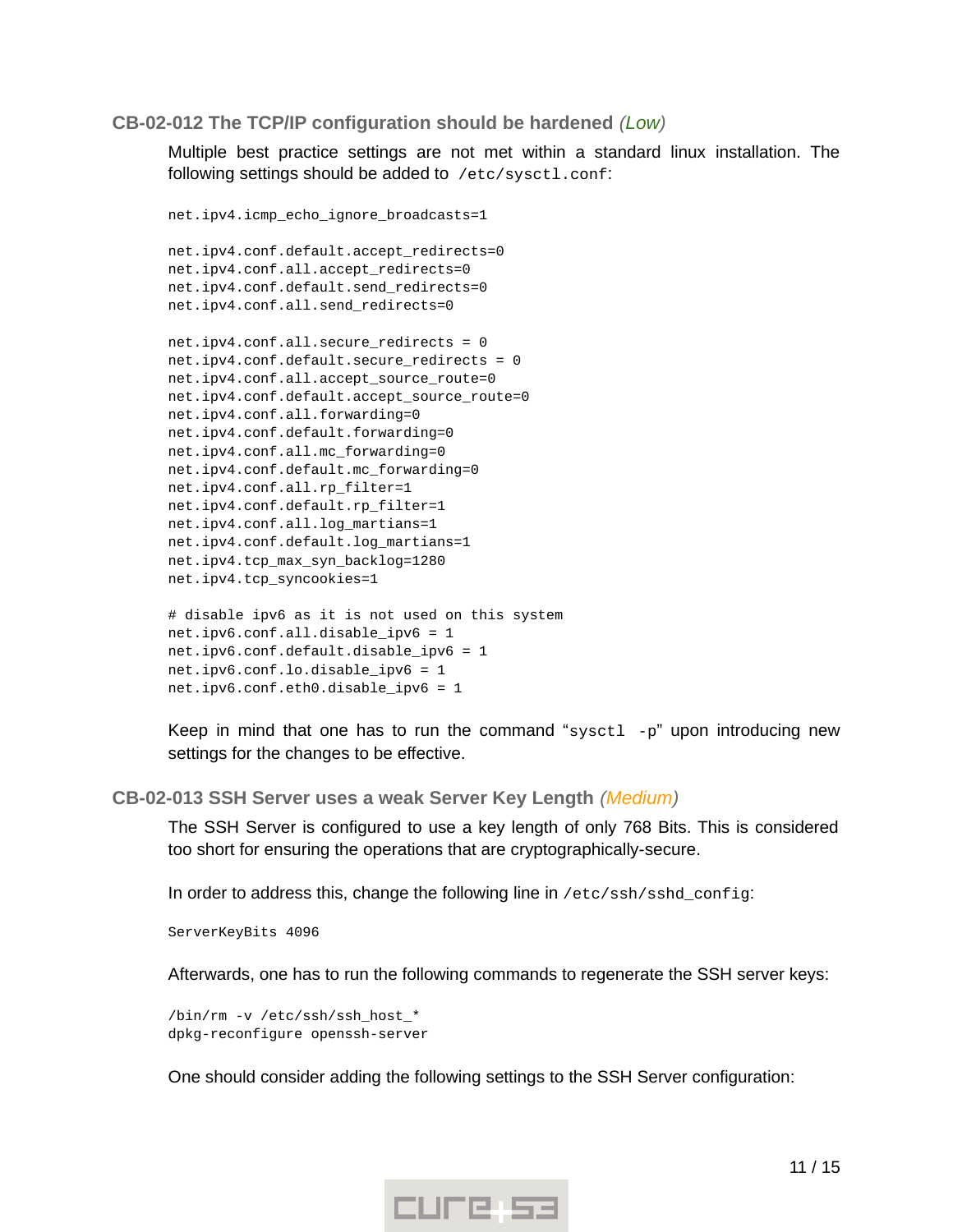KeyRegenerationInterval 3600 StrictModes yes UseDNS no Ciphers aes256-gcm@openssh.com,aes128-gcm@openssh.com,aes256-ctr,aes128 ctr,blowfish-cbc MACs umac-128-etm@openssh.com,hmac-sha2-512,hmac-sha2-256,hmac-ripemd160

Please be sure to have an old SSH connection open at any time to verify all changes you have made. Otherwise, getting locked out from the server is a real possibility.

## <span id="page-11-2"></span>**CB-02-014 MySQL allows for local file access** *(Medium)*

MySQL gives all users an option to employ the LOAD DATA INFILE<sup>[7](#page-11-3)</sup> command, which could allow an attacker to read arbitrary files through an SQLi vulnerability. Furthermore, the CaseBox database user does have file privileges granted, which could be used to write arbitrary files to the file system<sup>[8](#page-11-4)</sup>. This should be avoided.

Please add the following line to /etc/mysql/my.cnf:

set-variable=local-infile=0

Run the following SQL command as root: REVOKE FILE on \*.\* FROM 'casebox'@'localhost';

#### <span id="page-11-1"></span>**CB-02-015 Missing File Integrity and Rootkit Checking** *(Medium)*

As a security-in-depth measure, one should consider running tools like rkhunter<sup>[9](#page-11-5)</sup> or *lynis*[10](#page-11-6) regularly to timely detect any system anomalies or compromises.

As for *rkhunter*, the following command should be run as a follow-up to installation in order to set up the file property database and monitor changes to the filesystem: rkhunter --update rkhunter --propupd

Keep in mind that those properties change with system updates like apt-get update/upgrade. One should run *rkhunter* manually before the system update is applied to ensure that no compromise occurred. Then, the property database should be rebuilt with the commands noted above.

#### <span id="page-11-0"></span>**CB-02-016 Temporary Directory should be more restrictive** *(Medium)*

The temporary directory often constitutes a starting point for attackers. If they have no other privileges, they often run their executables from this location. This is why the */tmp* directory should be moved to a separate partition on a tmpfs, with its size limited and no privileges allowing a start of programs from this directory.



<span id="page-11-3"></span><sup>7</sup> http://dev.mysql.com/doc/refman/5.0/en/load-data-local.html

<span id="page-11-4"></span><sup>8</sup> http://websec.wordpress.com/2007/11/17/mysql-into-outfile/

<span id="page-11-5"></span><sup>9</sup> http://rkhunter.sourceforge.net/

<span id="page-11-6"></span><sup>&</sup>lt;sup>10</sup> http://rootkit.nl/projects/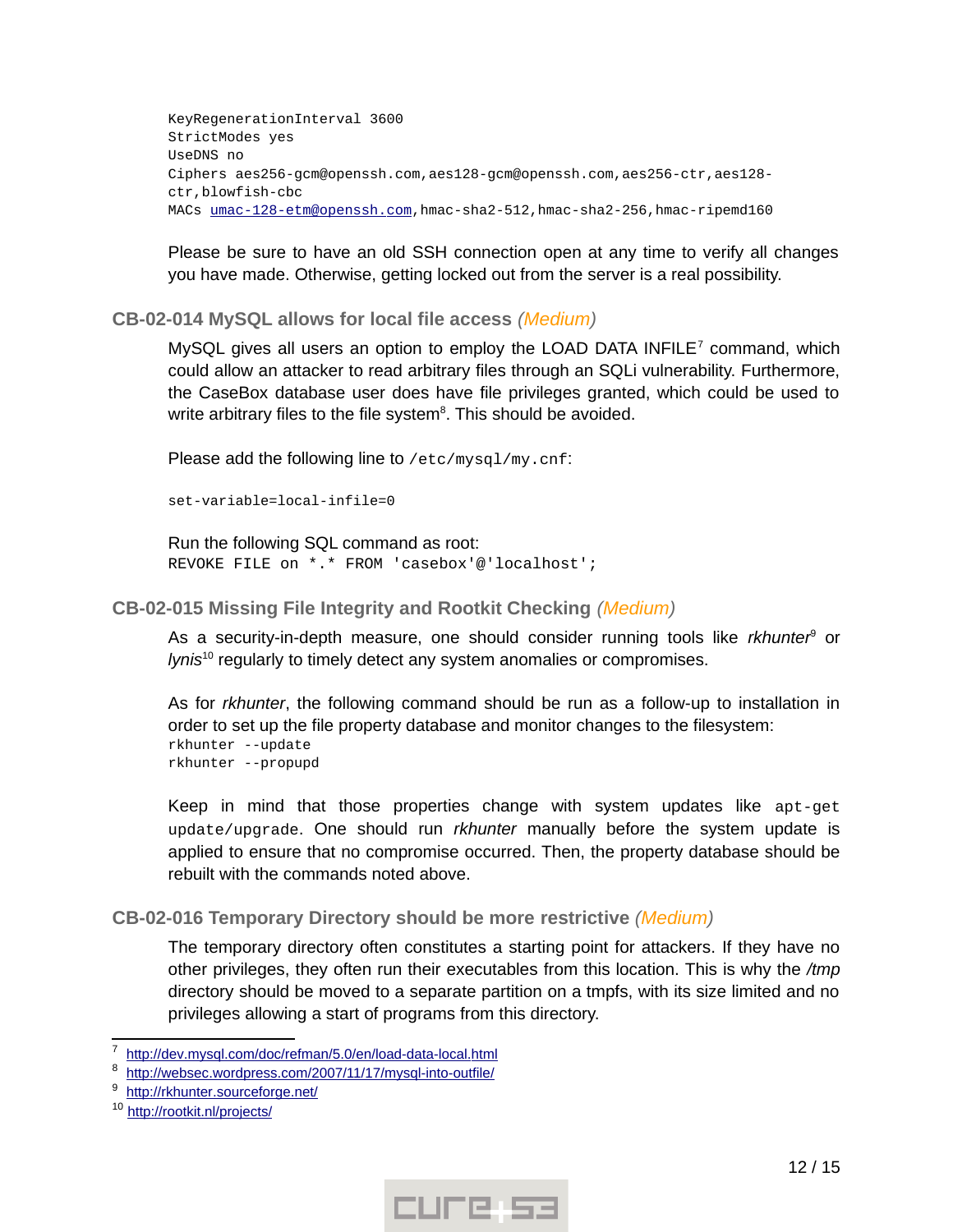To achieve that, the following line has to be added to /etc/fstab: none /tmp tmpfs rw,noexec,nosuid,nodev,size=250000000 0 0

This restricts the size to roughly 250MB. While it may be necessary to adjust this parameter, keep in mind that the tmpfs size is taken from the system memory, which is limited to 2GB with the current server configuration.

#### <span id="page-12-1"></span>**CB-02-017 No Linux Security Module was identified** *(Medium)*

As a security-in-depth feature and hindrance of attackers' work, one should consider using a Linux Security Module, such as  $SELinux^{11}$  $SELinux^{11}$  $SELinux^{11}$ . With a proper configuration, an attacker might still have problems gaining complete root access despite having control over a process running as root. The configuration can be time consuming and the additional effort should be weighed against the additional security gain. A beginner's guide for Debian can be found in the *Debian Administrator's Handbook*[12](#page-12-3) .

### <span id="page-12-0"></span>**CB-02-018 PHP open\_basedir to protect multiple instances from another** *(Medium)*

It is recommended to isolate multiple CaseBox silos that reside on the same server from each other. This would help in making sure that a compromise on one Silo does not necessarily affect the other silos hosted on that same machine. It is recommended to deploy a per-virtual host configuration directive that sets the PHP *open\_basedir*[13](#page-12-4) setting to the targeted silo's directory. In doing so, one ensures that an attacker can only access data from the compromised silo, remaining unable to leave the directory and access other silos $^{14}$  $^{14}$  $^{14}$ .

It should be also considered to use per-application *php.ini* files to be able to securely host multiple instances of CaseBox on the same machine without risking an attacker snooping data from one compromised silo to another<sup>[15](#page-12-6)</sup>. This protection might however be insufficient if the attacker already gained control over one of the co-hosted CaseBox instances and further architectural measurements should be undertaken to fully cover this rather specific threat model.



<span id="page-12-2"></span><sup>&</sup>lt;sup>11</sup> http://en.wikipedia.org/wiki/Security-Enhanced\_Linux

<span id="page-12-3"></span><sup>&</sup>lt;sup>12</sup> http://debian-handbook.info/browse/stable/sect.selinux.html

<span id="page-12-4"></span><sup>&</sup>lt;sup>13</sup> http://php.net/manual/en/ini.core.php#ini.open-basedir

<span id="page-12-5"></span><sup>&</sup>lt;sup>14</sup> http://www.acunetix.com/websitesecurity/php-security-3/

<span id="page-12-6"></span><sup>&</sup>lt;sup>15</sup> http://www.howtoforge.com/how-to-specify-a-custom-php.ini-for-a-website-apache2-with-mod\_php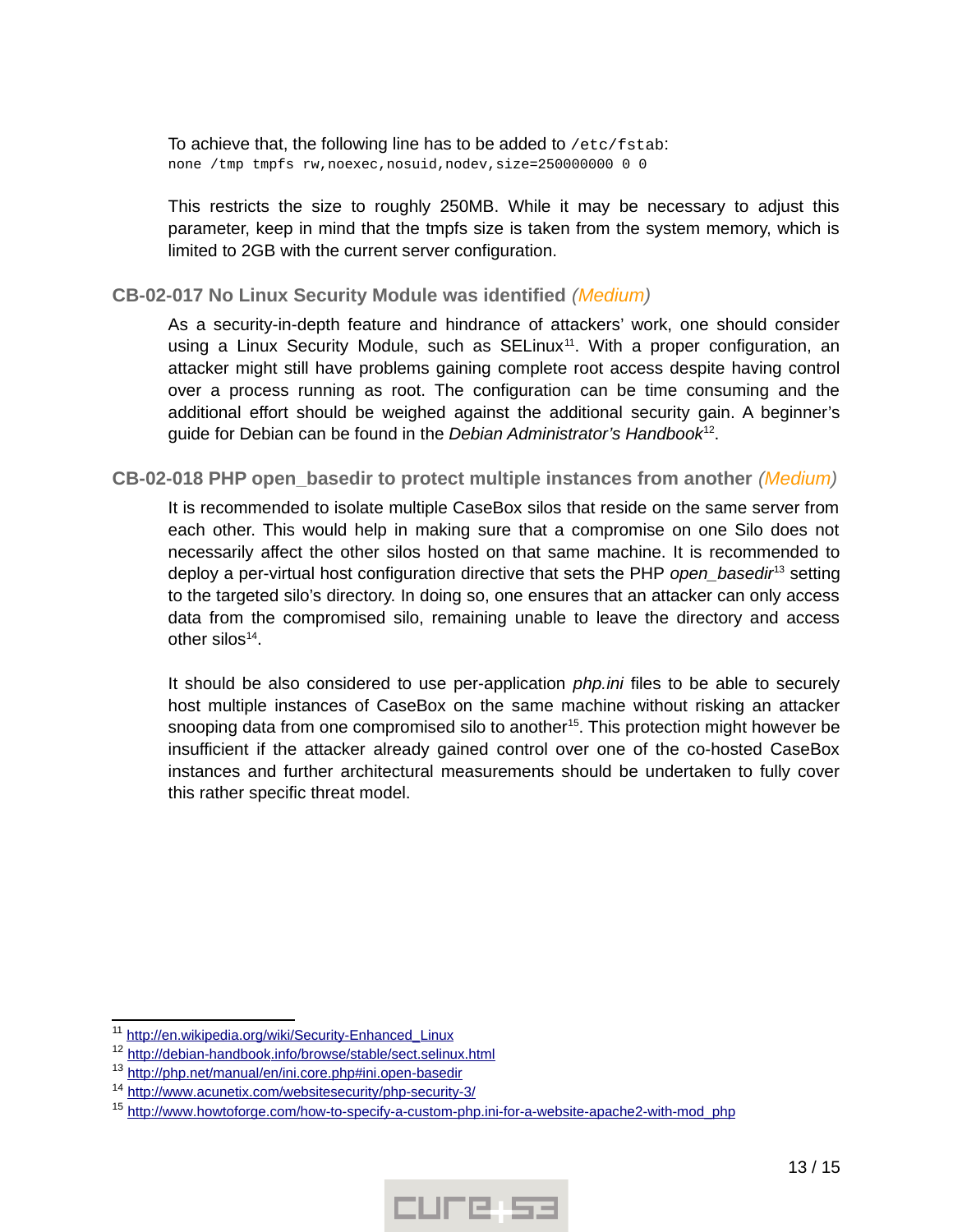# <span id="page-13-0"></span>**Conclusion**

This report described findings of a follow-up project, complementing and expanding a full source-code audit against the CaseBox software that took place in late June and early July 2014. The here-described test was carried out against a hardened server system including SELinux and firewall setup. The goal was to use an unauthenticated user - or a user with a small set of privileges - and attempt to access to the login-protected areas of the application.

A crucial task was to examine whether it was still possible to escalate privileges on the application, server and user-agents, as well as clients of other people working on the same CaseBox instance. In addition, the absence of HTTP Security headers on the entire installation was noted and discussed. While cookies were properly flagged as secure and  $HTTPonly<sup>16</sup>$  $HTTPonly<sup>16</sup>$  $HTTPonly<sup>16</sup>$ , an attacker could still abuse the lack of HTTP Security headers to perform click-jacking attacks<sup>[17](#page-13-2)</sup> and cause UI-Redressing hazard. Any CaseBox instance should set the aforementioned headers in the application logic and not rely on the server to take care of this setting. The lack of security headers was mentioned in the first report under the CB-01-030 issue description. When the penetration test was completed, an investigation was carried out against the configuration of the hosting server by giving Cure53 shell access with root privileges. While those efforts helped to uncover additional twelve issues, not a single one among them could be considered critical in terms of the degree of severity. A full range of issues and resulting recommendations were outlined in this Report.

It needs to be pointed out that during the investigation phase dedicated to the preinstalled server, the question was raised about feasibility and security-considerations of running multiple instances of CaseBox in parallel. Capacity to adequately isolate a single instance (called "silo") was questioned and challenged. While it is possible to install basic protection mechanisms by properly configuring PHP runtime<sup>[18](#page-13-3)</sup>,<sup>[19](#page-13-4)</sup> and VirtualHost setup<sup>[20](#page-13-5)</sup>, a perfect isolation from various CaseBox silos residing on the same machine is a complex task. It was deemed not recommended to undertake this endeavor without additional design and implementation considerations. Particularly a scenario when an attacker simultaneously fully controls a CaseBox silo on the one hand, but must not be able to compromise other silos, on the other hand, constitutes a thread model that was not considered. As such, it requires further investigation.

Ultimately CaseBox got significantly stronger since the first penetration test and SCA, yet there is still a lot of work to be done. It is especially visible in the need to harden the system sufficiently against advanced attacks. The Flash XSS is still present, CSRF is still an unresolved issue, and information disclosure remains possible, leading to privilege escalations and general expansion of the attack surface. At the same time, the two tests



<span id="page-13-1"></span><sup>&</sup>lt;sup>16</sup> http://en.wikipedia.org/wiki/HTTP\_cookie#Secure\_cookie

<span id="page-13-2"></span><sup>&</sup>lt;sup>17</sup> http://en.wikipedia.org/wiki/Clickjacking

<span id="page-13-3"></span><sup>&</sup>lt;sup>18</sup> https://www.owasp.org/index.php/PHP\_Configuration\_Cheat\_Sheet

<span id="page-13-4"></span><sup>19</sup> <https://github.com/sektioneins/pcc>

<span id="page-13-5"></span><sup>&</sup>lt;sup>20</sup> http://httpd.apache.org/docs/2.2/vhosts/examples.html